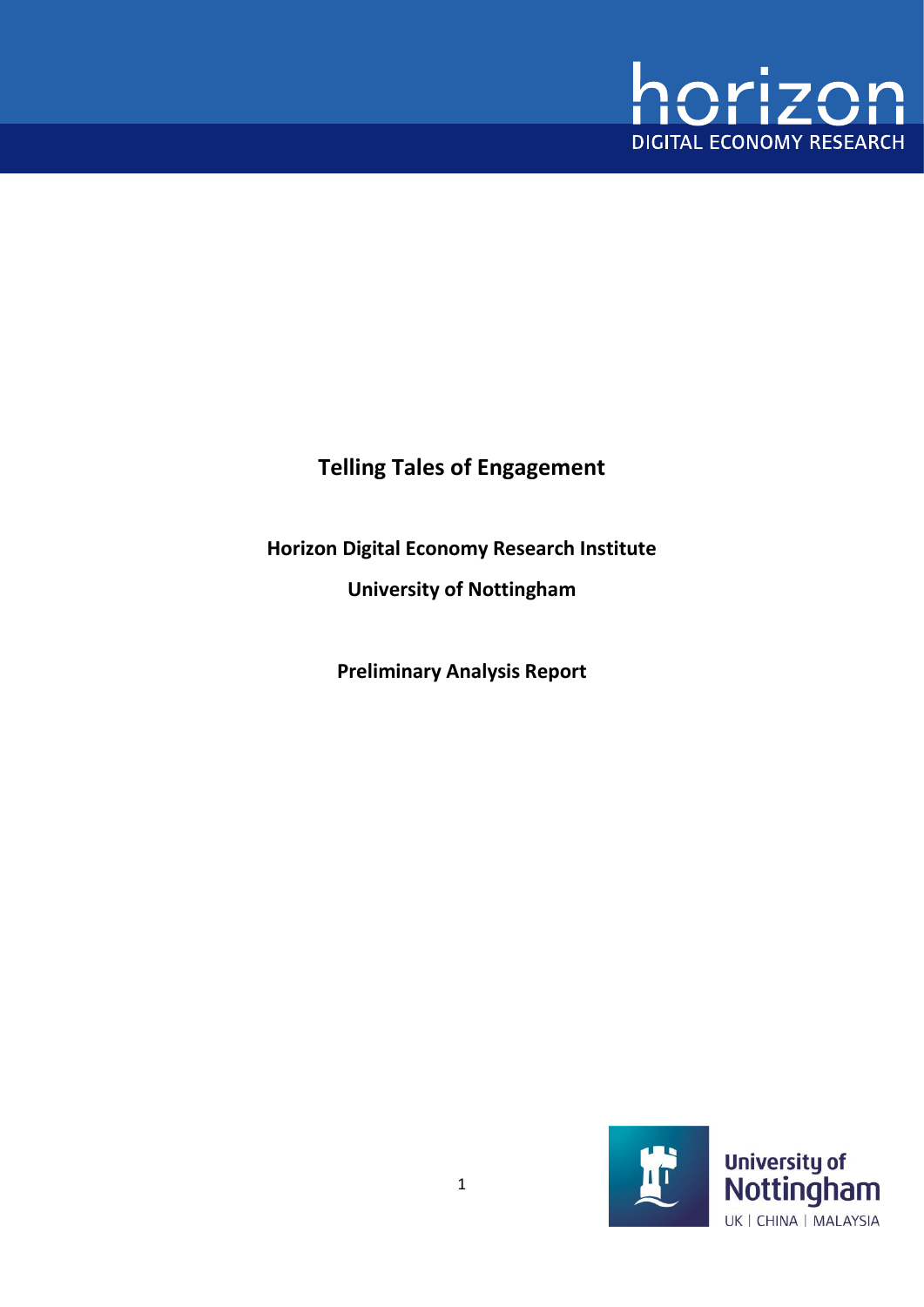## **Telling Tales of Engagement: Raising Awareness of Human Rights Issues**

**Demographics:** 60 participants took the first survey, and watched a series of 6 video clips related to human rights. 57 took the second survey between 1 and 2 weeks later. 11 participants were also interviewed immediately after the first survey. 80% of participants were undergraduate students, 15% were master's students, and the rest were postgraduates. 73% of participants were British, 93% living in the UK, and 60% identified themselves as female

**Note:** All ratings were out of a maximum of 7, where a score of 1 meant nothing at all and 7 meant a great deal. 4 would be the equivalent of 'a moderate amount'. All scores given in text are averages.

**Participants self-rated knowledge and interest in human rights increased immediately after viewing the videos, and decreased slightly over the next week but remained higher than initially.**  Knowledge increased from around 4 to 5, and Interest increased from around 5 to 6. These increases were statistically significant between the pre-session scores (T1) and immediately post-session (T2).



*Figure 1 Self-reported knowledge and interest in human rights, out of a top score of 7.* T1 = Immediately before viewing videos, T2 = immediately after viewing videos, T3 = between 1 and 2 weeks later

**Participants felt that they learnt something new from each of the clips they were shown.** Learning ranged from 4 to 5. The lowest rated was Orwell (Privacy) and the highest rated was Pinocchio (Human Trafficking).



*Figure 2 Self rated learning from each clip, out of a maximum of 7*